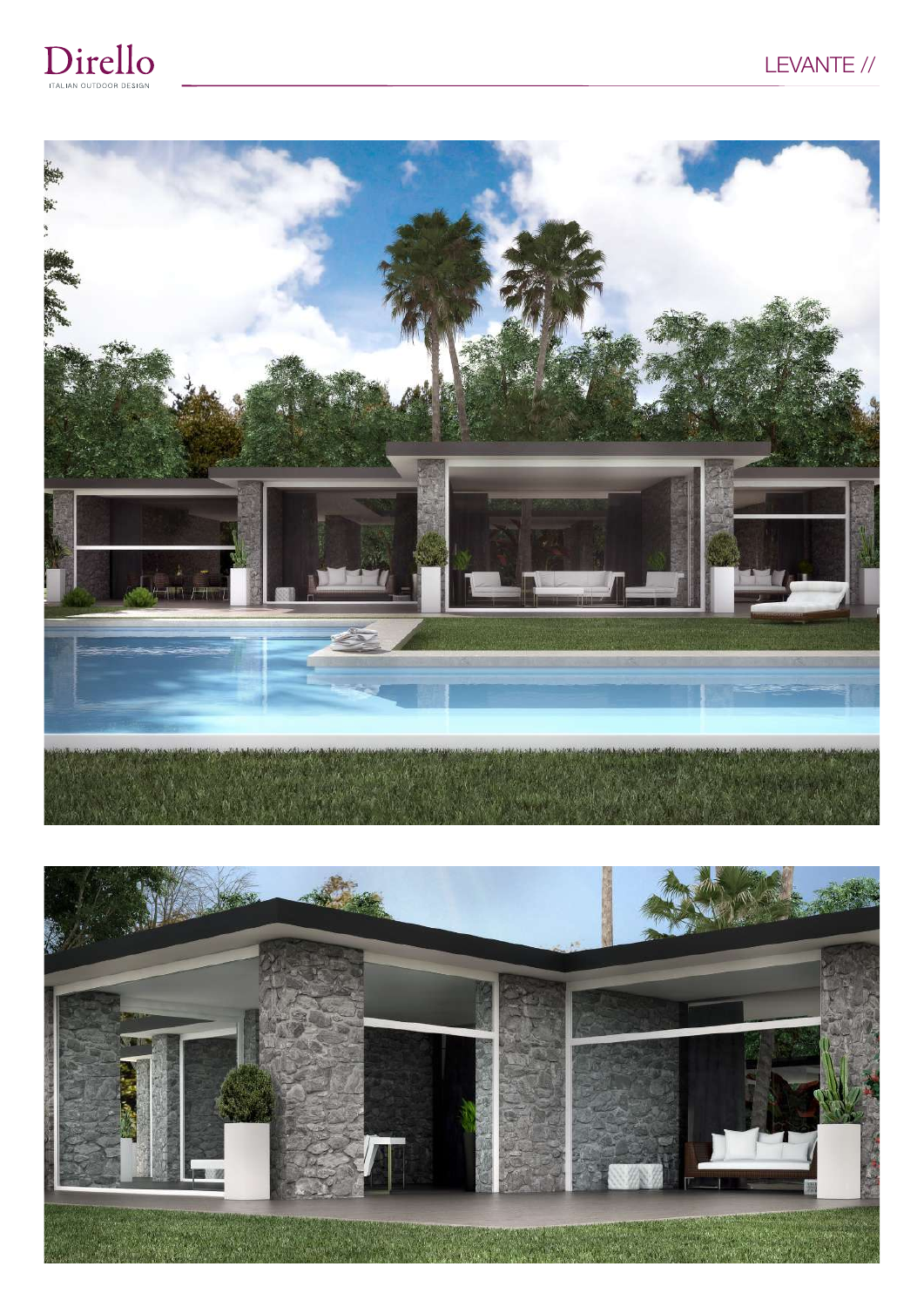







#### Inspectable cassette **S**PATENT

> inspectionable cassette equipped with external upper seal to ensure adherence to the mounting surface and compartment for curtain tracks additional



#### End foot **SPATENT**

> telescopic foot and telescopic end bar profile to compensate uneven floor

> invisible welding on cristal



#### Locking Kit > **@PATENT**

- automatic spring lock/unlock system
- > end bar free drop



### Motor

- > IO technology motor with obstruction detection on descents function;
- > adjustable automatic hooking position for automatic lock/unlock system;
- > adjustable fabric tensioning for automatic lock/unlock system



#### Side guides

Welding

clear fabric

> inspectable sliding and tensioning guides, equipped with integrated zip system

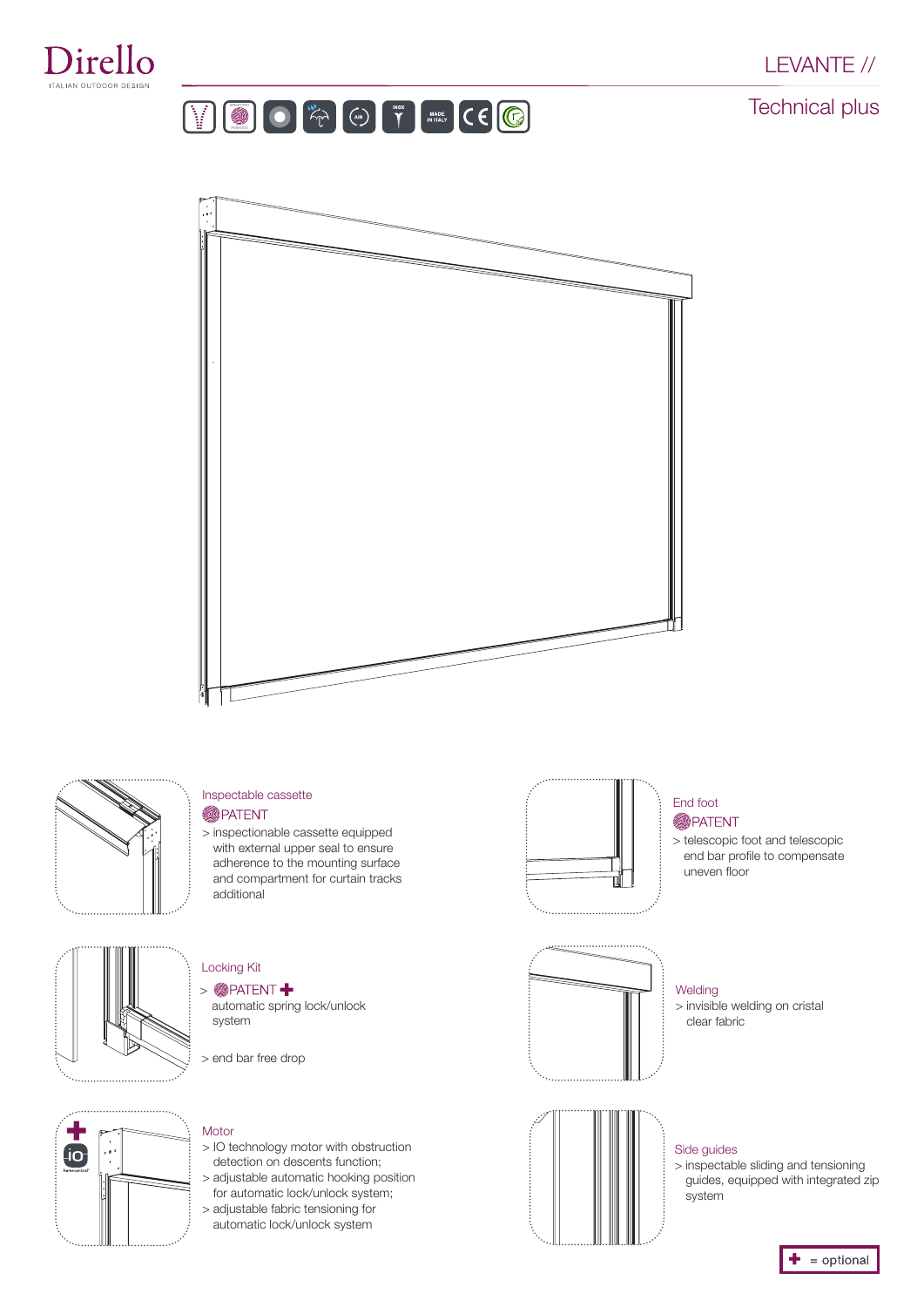



Technical details cassette 115 Technical details cassette 130

)irello



# Fixing options

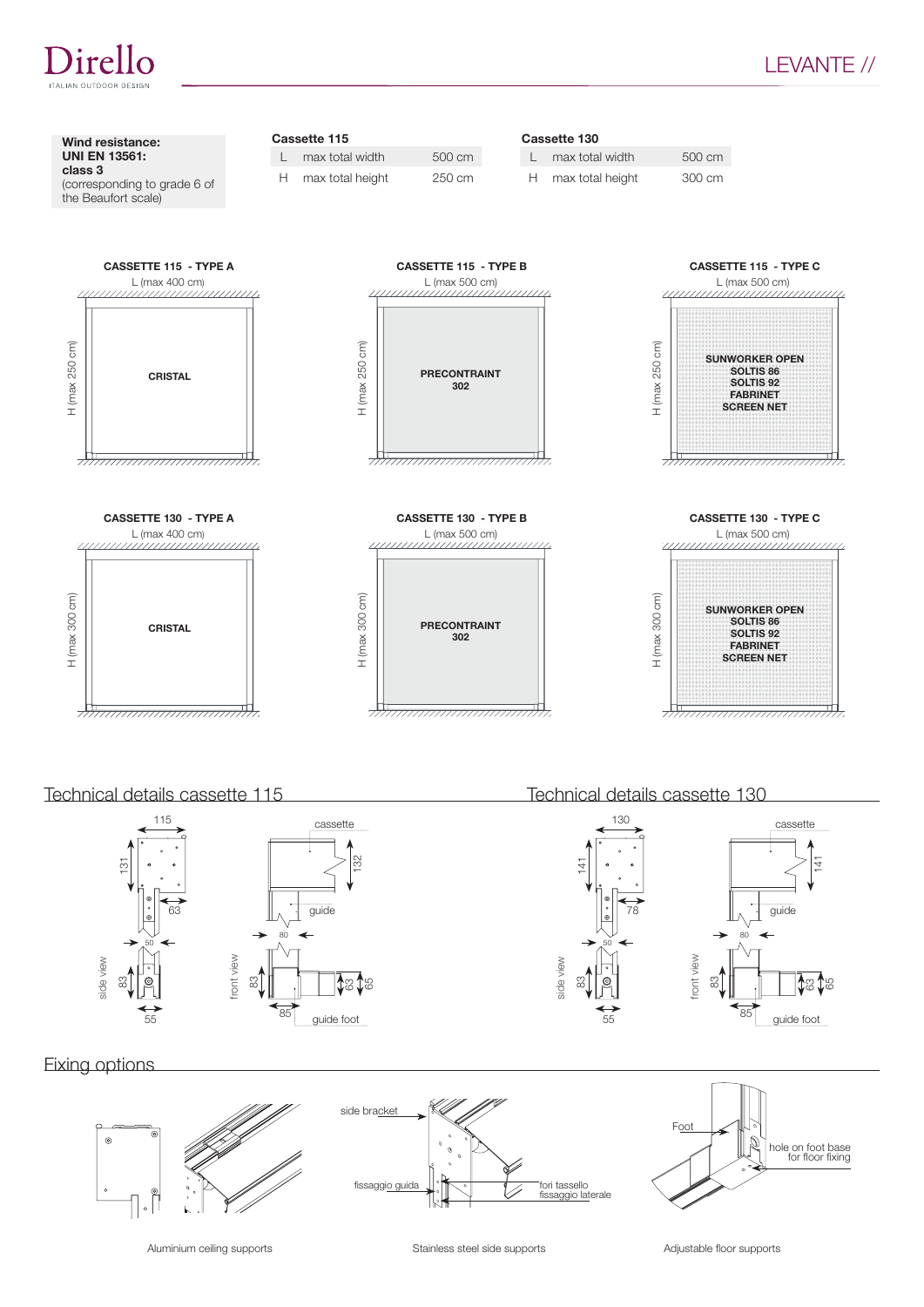



#### SITUO 1 IO PURE II

Single-channel remote control with individual or group control function. Supplied with wall support.



# SITUO 5 IO PURE II

5 channels remote control with local control or group control function. Supplied with wall support.



#### NINA

Multi-channel touch screen remote control and home automation for different devices management. Integrable with remote controls Situo 1 IO and / or Situo 5 IO









RAIN SENSOR KIT

combined with wireless transmitter Izymo.





EOLIS WIREFREE IO wind sensor

Battery-powered Wirefree IO sensor. Freedom of installation in the facade.



#### SMART HOME TRANSMITTER SYSTEMS Transmitter Izimo IO Homecontrol.



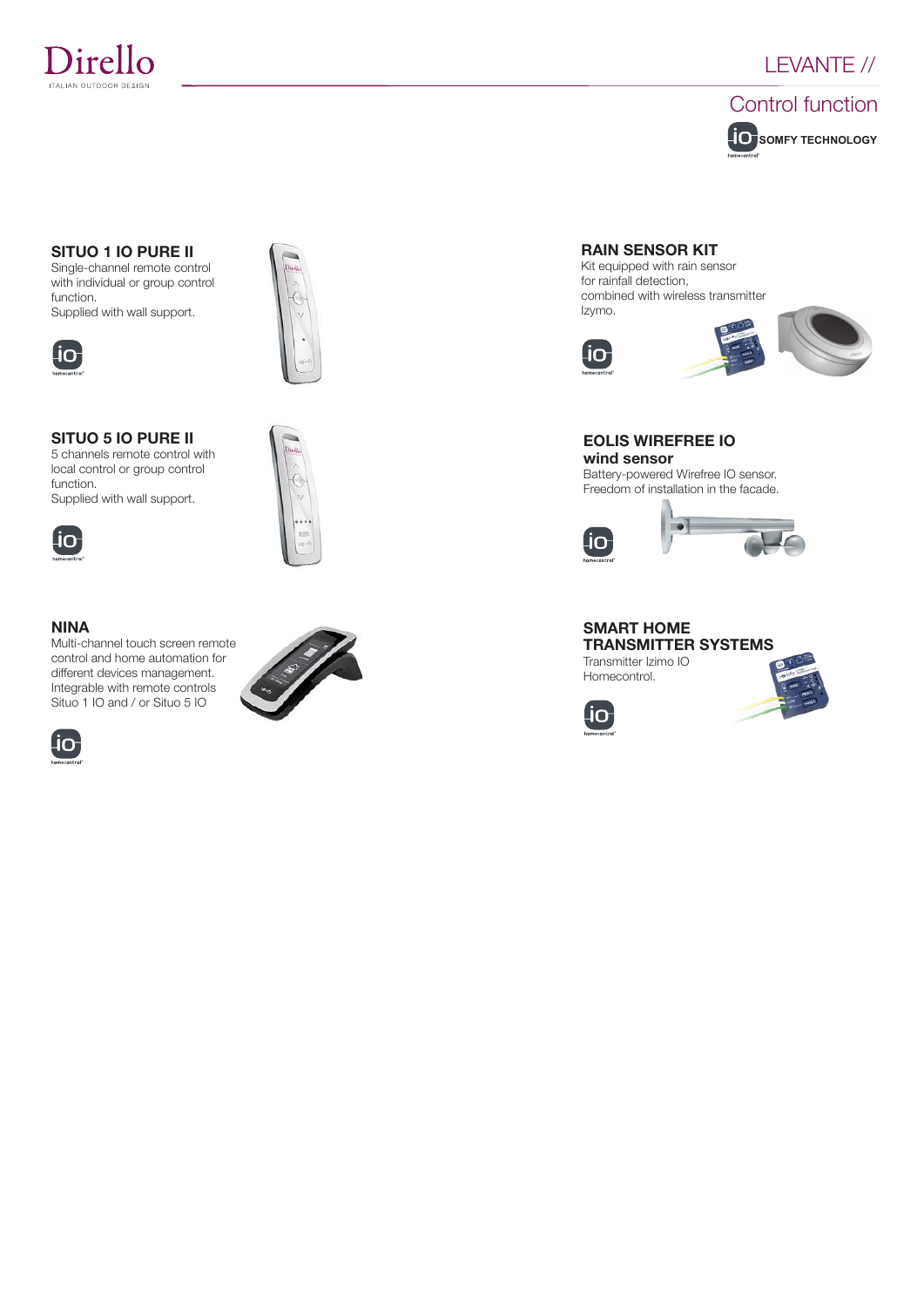

# **Coatings**

#### STANDARD COATINGS



fine texture



RAL 1013 fine texture



F213 Iron grey fine texture



F206 Brown fine texture

#### The powder coating of our profiles is basically divided into three cycles:

- > chemical pre-treatment applied on the raw profile to obtain perfect and long-lasting finishes;
- > application of polyester powder using automatic electrostatic guns;
- > curing conditions at 200° to obtain an extra strong final coating, increasing the mechanical characteristics of the profile itself.

#### optional



RAL 7035 fine texture











RAL 7001 fine texture



RAL 8019 fine texture



RAL 7037 fine texture

RAL 7006 fine texture





RAL 6003 fine texture



RAL 6005 fine texture













# COLORS NYLON PARTS //